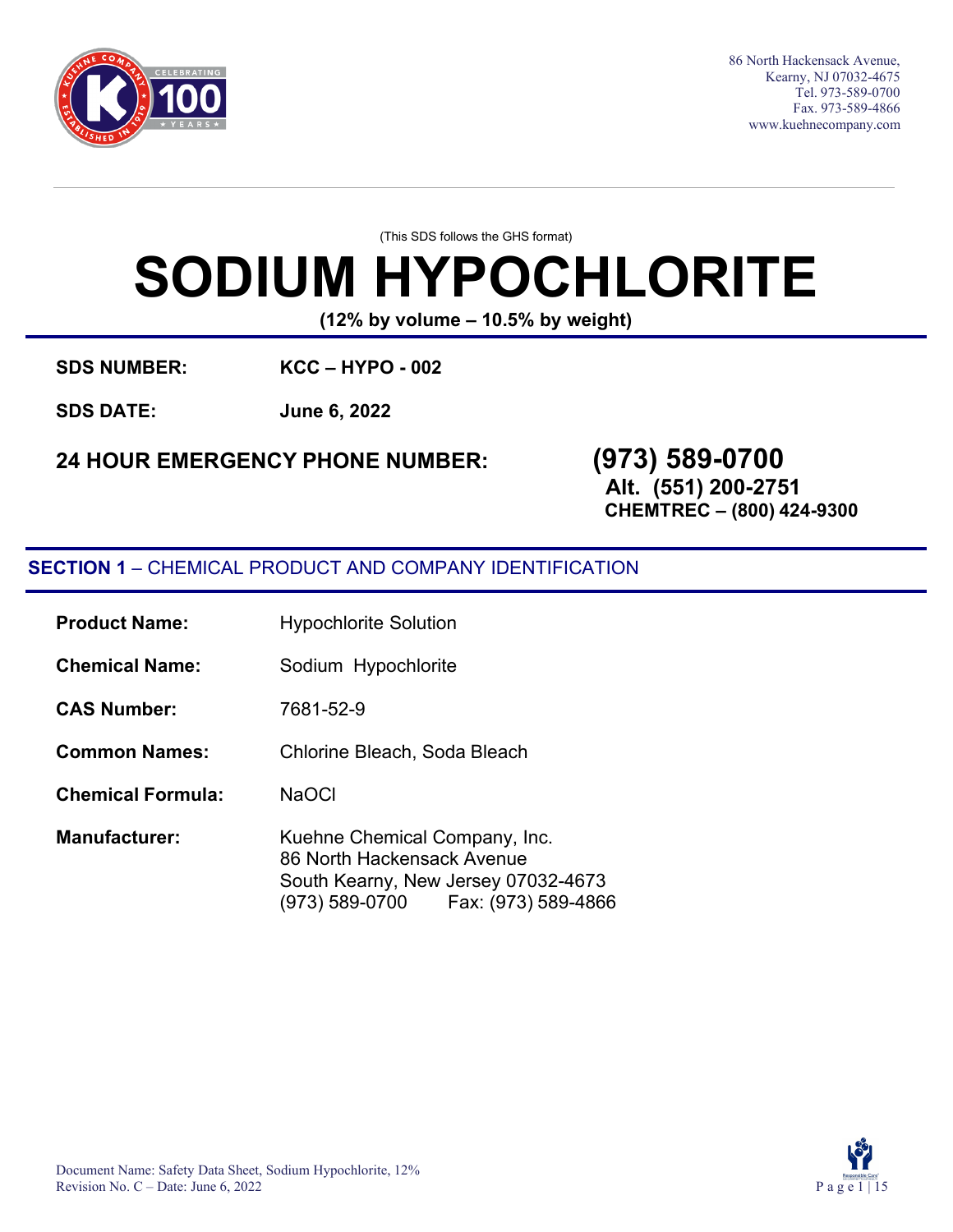

Based on Nat'l Paint & Coatings Association HMIS system Chemical not listed. Ratings based on NFPA guidelines



**Acute:** Inhalation – Inhalation of mists, vapors or spray is irritating to the respiratory system, may cause throat pain and cough, severe respiratory tract irritation and pulmonary edema.

> Eyes – May cause severe irritation, burns, and/or corrosion. May cause vision impairment, corneal damage and blurred vision.

Skin – May cause severe irritation and burns or dermatitis. Prolonged skin exposure may cause destruction of the dermis with impairment of the skin to regenerate at site of contact.

Ingestion – Ingestion may cause gastrointestinal tract pain and inflammation, burns and perforation of the esophagus or stomach or injury to liver, kidneys or central nervous system.

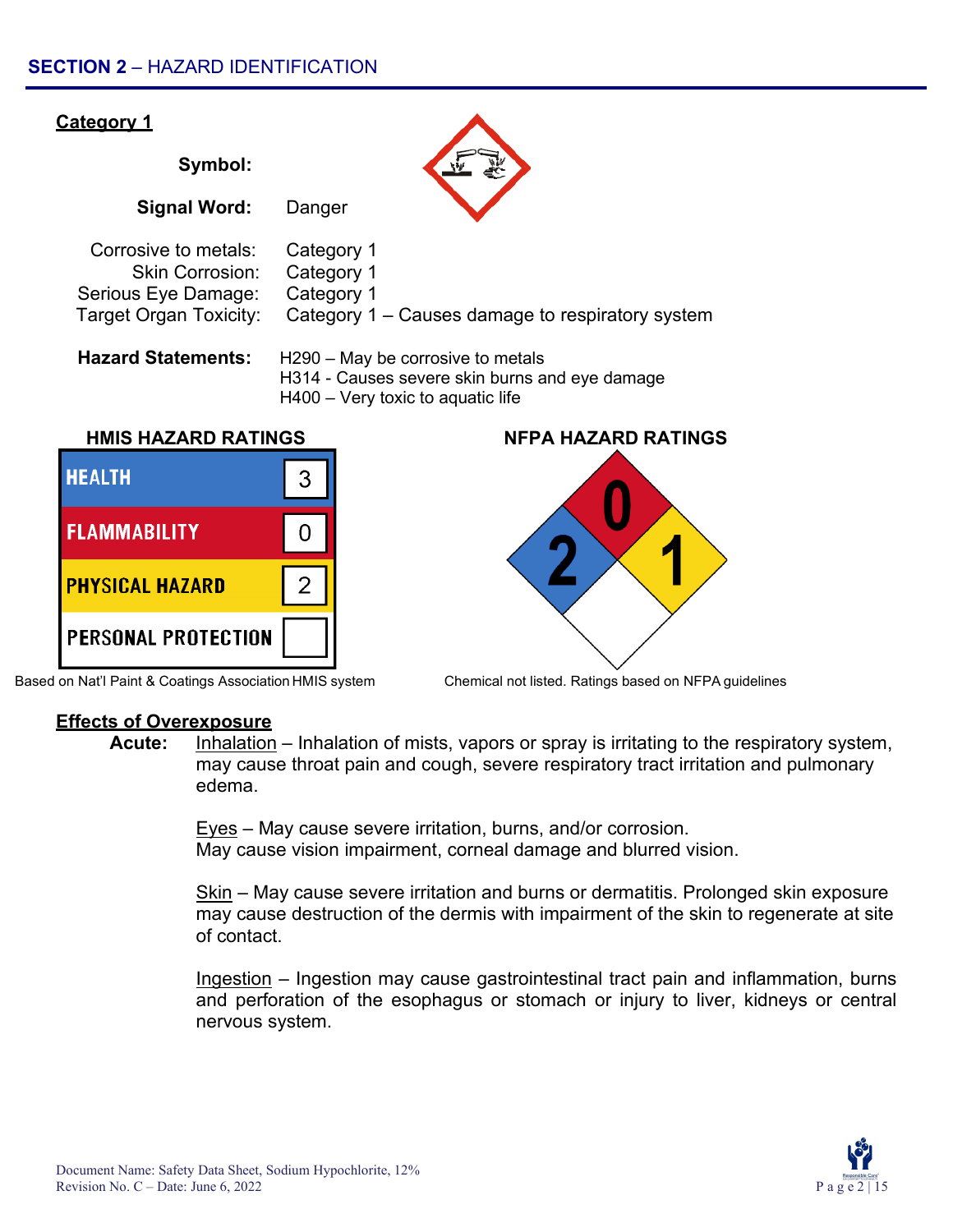Revision No.  $C$  – Date: June 6, 2022

- **Chronic:** Repeated inhalation exposure may cause impairment of lung function and permanent lung damage. Effects from chronic skin exposure would be similar to those from single exposure except for effects secondary to tissue destruction.
	- **Note:** Corrosive and strongly irritating to the eyes, skin, and respiratory tract. Inhalation of fumes may cause pulmonary edema. Ingestion may cause burns to the mouth and digestive tract, and abdominal distress.
- **Appearance:** Colorless to light yellow-green liquid.

**Routes of Entry:** Inhalation, Eye Contact, Skin, Ingestion

**Cancer Information:** This product has not been listed as carcinogenic by the following agencies: IARC, NTP, and OSHA

**Mutagenicity:** Sodium hypochlorite has tested positive in in-vitro test systems and negative in invivo test systems. These results are consistent with other germicides.

**Medical Conditions Aggravated by Exposure:** Asthma, Heart disease, Respiratory disorder

### **SECTION 3** – COMPOSITION, INFORMATION OR INGREDIENTS

**CAS Number Name Common Names** 7732-18-5 Water Water

**Percentage Exposure Limits** VOL. 84 - 86 PEL: Not Established WT. 86.07 – 90.02 TLV: Not Established STEL: Not Established IDLH: NotEstablished

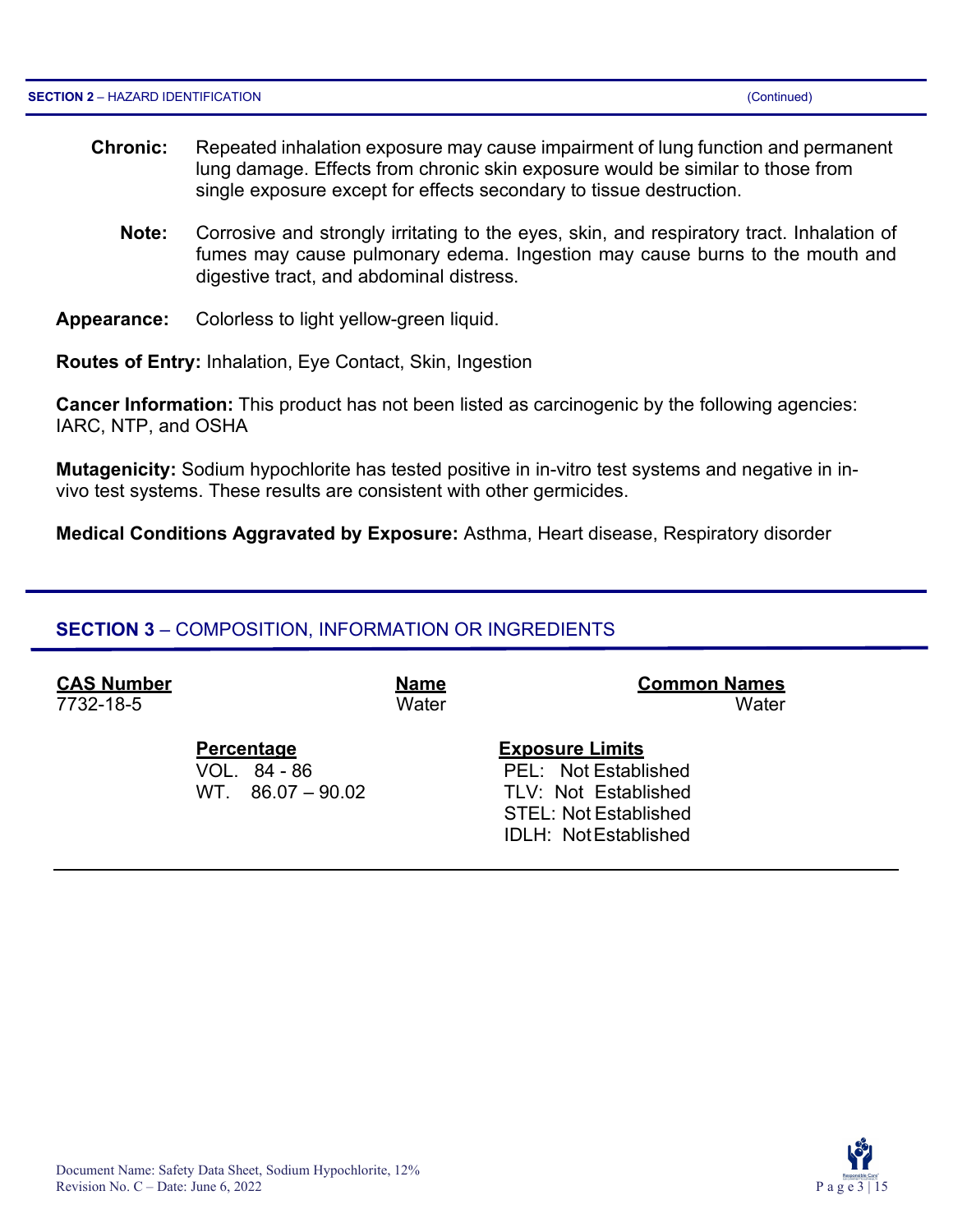#### **CAS Number Name CAS Number COMMON**

7681-52-9 Hypochlorous Acid, Sodium Salt Sodium Hypochlorite

VOL. 11.4 - 15.0 PEL: N/A  $WT: 9.98 - 13.13$ 

### **Percentage Exposure Limits**

 $STEL: 2 mg/m<sup>3</sup> (US WELL)$ IDLH: NotEstablished

**Listed on:** - The EINECS inventory, or in compliance with the inventory.

- **-** The TSCA inventory.
- **-** The AICS inventory, or in compliance with the inventory.
- **-** The DSL list.
- **-** The ENCS inventory, or in compliance with the inventory.
- **-** The KECI inventory, or in compliance with the inventory.
- **-** The PICCS inventory, or in compliance with the inventory.
- **-** The IECSC inventory, or in compliance with the inventory.
- **-** The NZIoC inventory, or in compliance with the inventory.

**CAS Number Name Common Names** Sodium Hydroxide (NaOH) Caustic Soda, Lye

### **Percentage Construction Exposure Limits**

VOL. 1 **PEL:**  $2 \text{ mg/m}^3$ WT.  $1$  TLV:  $2 \text{ mg/m}^3$  $STEL: 2 mg/m<sup>3</sup>$ IDLH: 10 mg/m3

**Listed on:** - The TSCA Inventory, or in compliance with the inventory.

- **-** PA Requirement 3% or greater.
- **-** NJ Requirement 1% or greater
- **-** This product has not been listed as carcinogenic by the following agencies: IARC, NTP, and OSHA

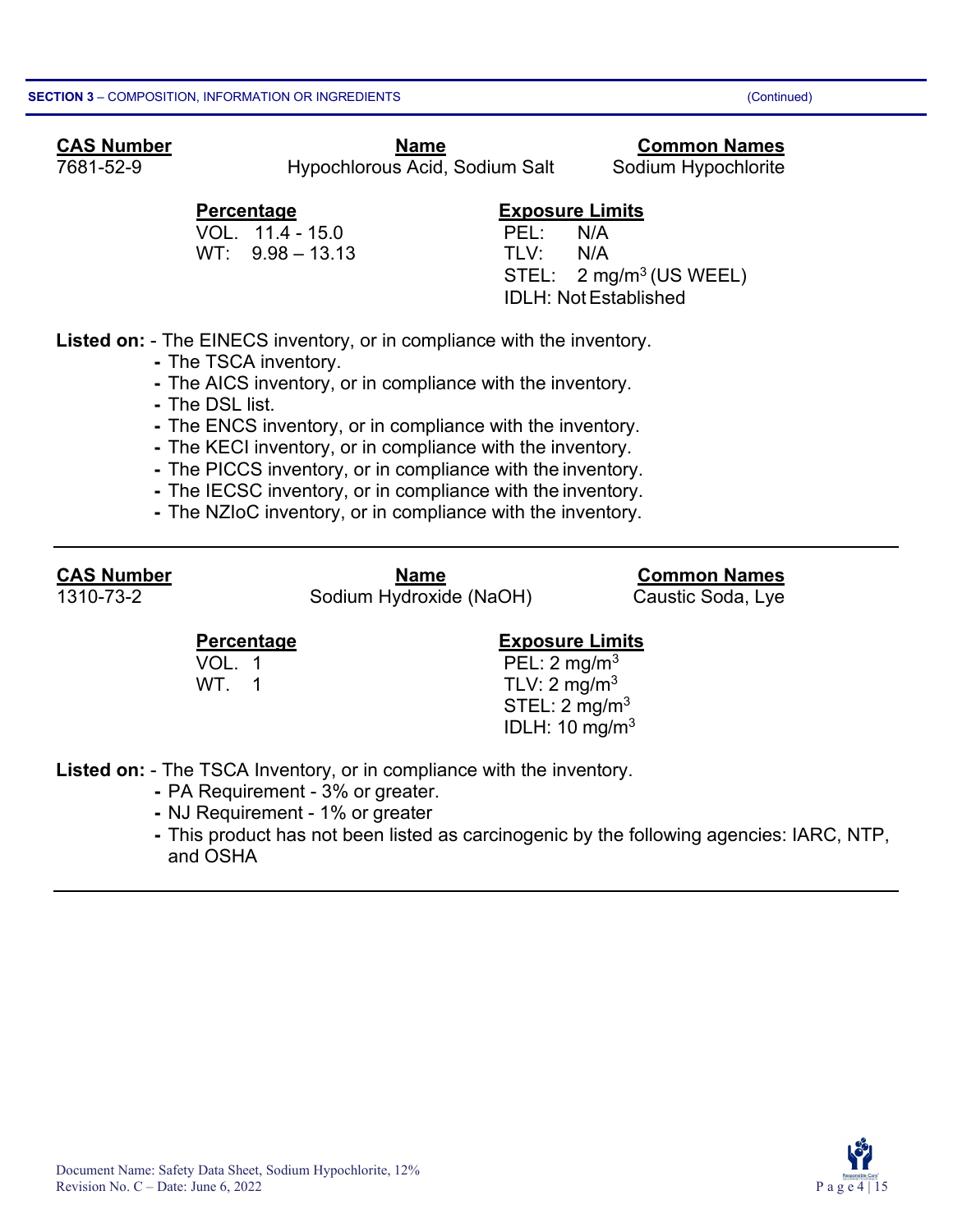| <b>CAS Number</b><br>7647-14-5 | <b>Name</b><br>Sodium Chloride (NaCl)             | <b>Common Names</b><br>Salt                                                                                                           |
|--------------------------------|---------------------------------------------------|---------------------------------------------------------------------------------------------------------------------------------------|
|                                | <b>Percentage</b><br>VOL. >1<br>WT. >1            | <b>Exposure Limits</b><br>PEL: Not Established<br>TLV: Not Established<br><b>STEL: Not Established</b><br><b>IDLH: NotEstablished</b> |
| <b>CAS Number</b><br>497-19-8  | <b>Name</b><br><b>Carbonic Acid Disodium Salt</b> | <b>Common Names</b>                                                                                                                   |
|                                | <b>Percentage</b><br>VOL. >1<br>WT. >1            | <b>Exposure Limits</b><br>PEL: Not Established<br><b>TLV: Not Established</b>                                                         |

#### **SECTION 4** – FIRST AID MEASURES

- **Inhalation:** Remove to fresh air. If breathing is difficult, have qualified person administer oxygen. If respiration stops, give mouth-to-mouth resuscitation. **SEEK MEDICAL ATTENTION IMMEDIATELY**.
	- **Eyes:** Immediately flush eyes with plenty of water for at least 15 minutes. **SEEK MEDICAL ATTENTION IMMEDIATELY**.

STEL: Not Established IDLH: NotEstablished

**Skin:** Flush thoroughly with cool water under shower for at least 15 minutes while removing contaminated clothing and shoes. Discard non-rubber shoes. Wash clothing before reuse. Continue to flush until medical attention arrives. **SEEK MEDICAL ATTENTION IMMEDIATELY.**

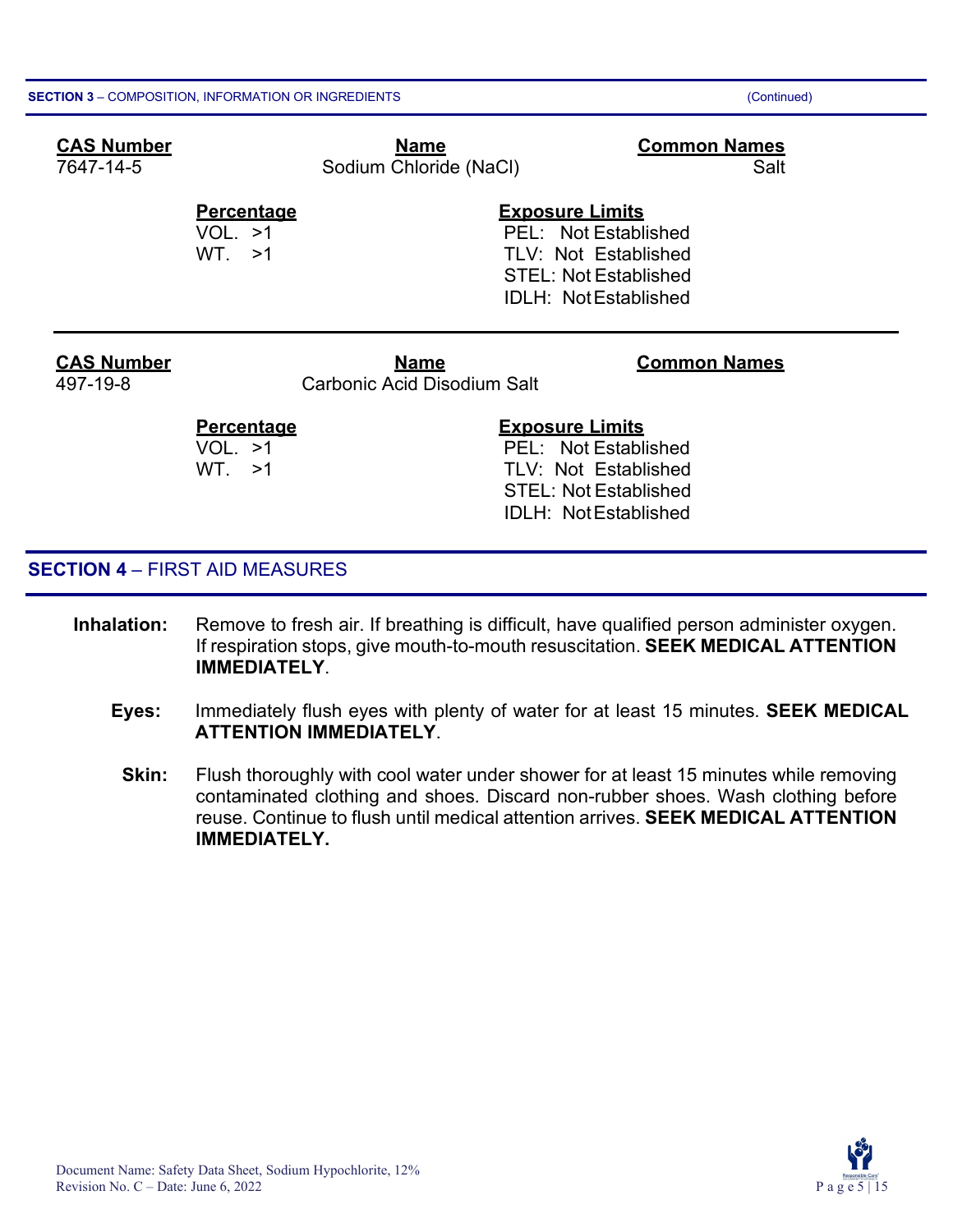**Ingestion:** Do not induce vomiting. Rinse mouth and give water or milk if the person is conscious. If vomiting occurs, keep airway clear and give more milk or water. **SEEK MEDICAL ATTENTION IMMEDIATELY**.

#### **SECTION 5** – FIRE-FIGHTING MEASURES

| <b>Flash Point:</b>                            | N/A                  |
|------------------------------------------------|----------------------|
| <b>Auto-ignition Temperature:</b>              | N/A                  |
| Flammable Limits in Air - % by Volume - Upper: | N/A                  |
| Lower:                                         | N/A                  |
| <b>Sensitivity to Mechanical Impact:</b>       | <b>Not Sensitive</b> |
| <b>Sensitivity to Static Discharge:</b>        | <b>Not Sensitive</b> |

#### **Extinguishing Media**

Use water spray, foam, dry powder, or carbon dioxide or agents suitable for materials in surrounding fire. Do not use Mono Ammonium Phosphate (MAP) type extinguishers directly on this product.

#### **Fire Fighting Procedures**

Use self-contained breathing apparatus and full protective equipment. Acid contamination will produce very irritating fumes similar to chlorine.

#### **Fire and Explosion Hazard**

Sodium Hypochlorite or its solutions decompose when heated. Decomposition products may cause containers to rupture or explode. Vigorous reaction is possible with organic materials or oxidizing agents and may result in fire. May release toxic gases.

#### **SECTION 6** – ACCIDENTAL RELEASE MEASURES

#### **Steps to be Taken if Material is Released or Spilled**

Do not allow spilled material to enter sewers or streams. Flush with water to dilute as much as possible and pump into polyethylene containers for disposal. Avoid heat and contamination with acid materials. Do not use combustible materials such as sawdust to absorb Sodium Hypochlorite Solution.

#### **Ventilation Requirements**

Provide good general room ventilation plus local exhaust at points of emission.

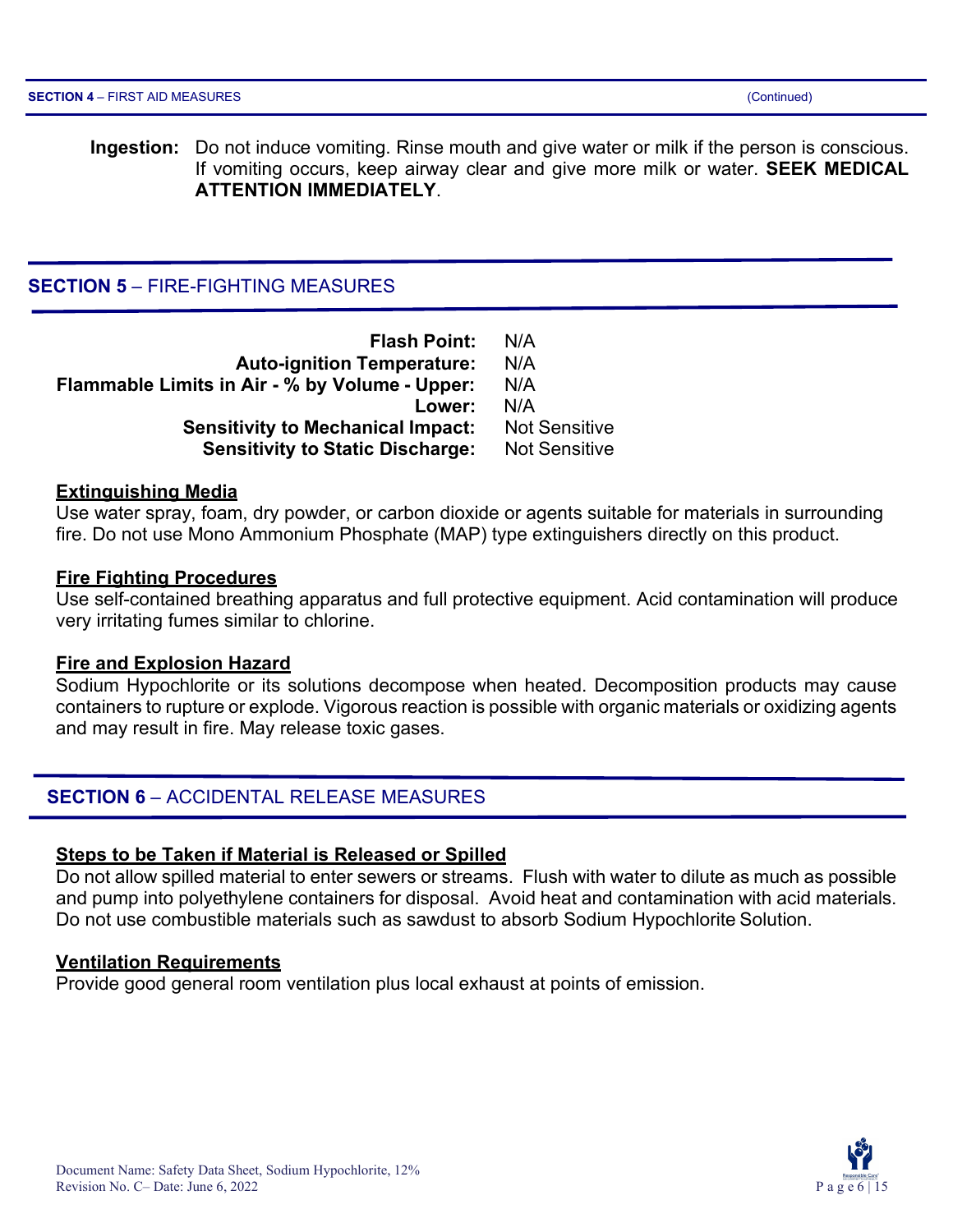#### **SECTION 7** – HANDLING AND STORAGE

#### **Handling Precautions**

Do not store adjacent to chemicals that may react if spillage occurs. Comply with DOT regulations when shipped. If closed containers become heated, vent to release decomposition products (mainly oxygen under normal decomposition). Do not mix or contaminate with ammonia, hydrocarbons, acids, alcohols or ethers.

**Do Not Reuse Containers:** Product residues may remain in containers. All labeled precautions must be observed. Dispose of container in a manner meeting government regulations.

#### **SECTION 8** – EXPOSURE CONTROLS AND PERSONAL PROTECTION

#### **Specific Personal Protective Equipment**

- **Respiratory:** NIOSH/MSHA approved respirator with N95 (dust, fume, mist) cartridges may be permissible under certain circumstances where airborne concentrations are expected to exceed exposure limits. Acid gas cartridges may be required if decomposition products are present. A respiratory protection program that meets 29 CFR 1910.134 must be followed whenever workplace conditions warrant use of a respirator.
	- **Eye:** Wear chemical safety goggles plus full face shield to protect against splashing when appropriate.
	- **Gloves:** Wear impervious gloves such as rubber, neoprene or vinyl.
		- **Other:** Wear impervious protective clothing including rubber safety shoes. Eye wash facility and emergency shower should be in close proximity.

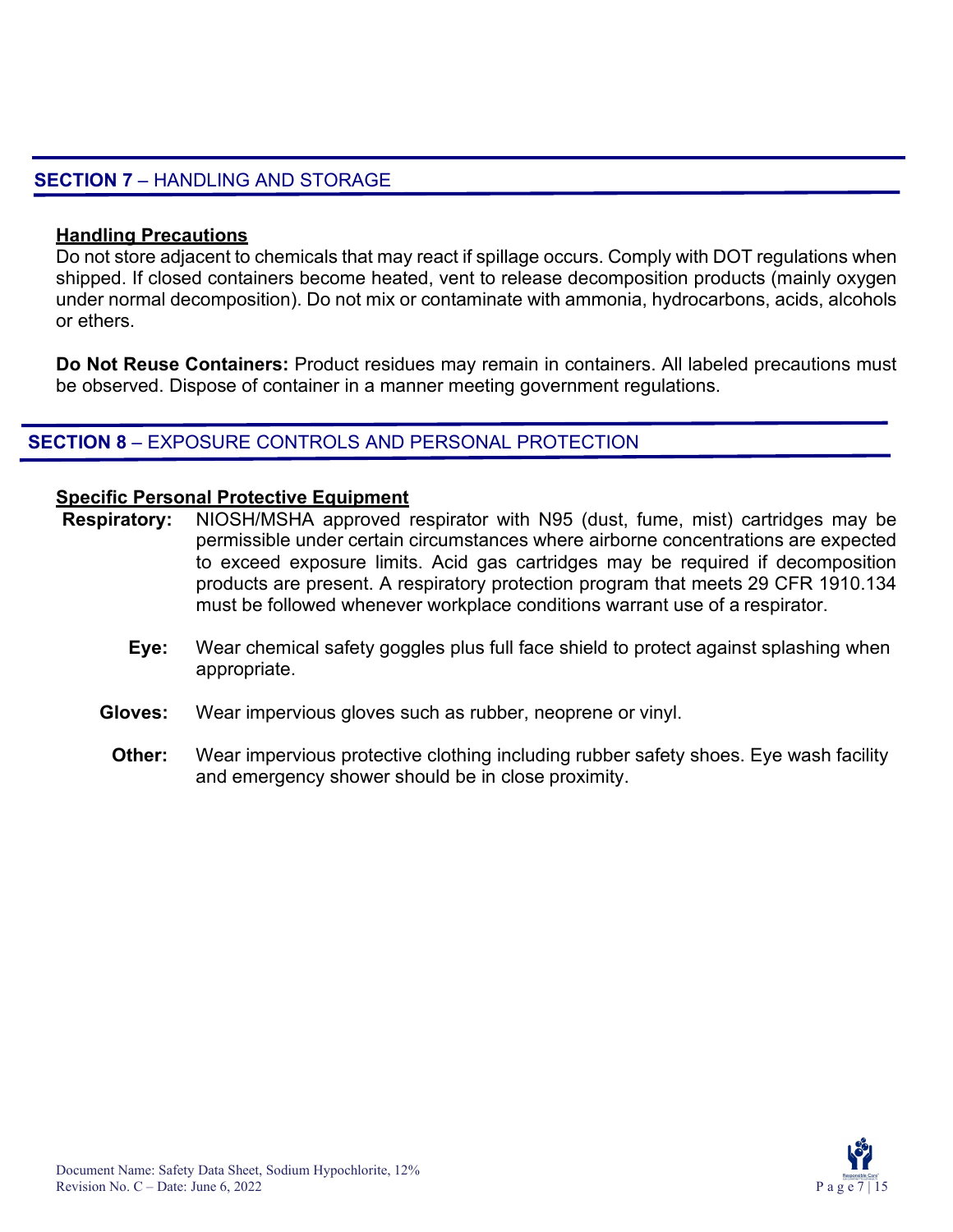#### **SECTION 9** – PHYSICAL AND CHEMICAL PROPERTIES

| Appearance:                    | Colorless to light yellow-green.                                    |                                                              |                                                      |
|--------------------------------|---------------------------------------------------------------------|--------------------------------------------------------------|------------------------------------------------------|
| Odor:                          | Pungent chlorine like odor.                                         |                                                              |                                                      |
| <b>Physical State:</b>         | Liquid.                                                             |                                                              |                                                      |
| pH:                            | 12 @ 100 g/L                                                        |                                                              |                                                      |
| <b>Vapor Pressure:</b>         | Temperature <sup>o</sup> F<br>48.2<br>60.8<br>68.0<br>89.6<br>118.4 | mm Hg<br>3.7<br>8.0<br>12.1<br>31.1<br>100.0                 | <b>PSIA</b><br>0.071<br>0.15<br>0.23<br>0.60<br>1.93 |
| <b>Boiling Point:</b>          | $(Q760 \text{ mm Hg})$                                              |                                                              | Decomposes above 110 °C (230 °F)                     |
| <b>Freezing/Melting Point:</b> | Weight %<br>10<br>12<br>14                                          | Freezing Point °F<br>7 °F<br>$-3$ <sup>o</sup> F<br>$-14$ °F |                                                      |
| <b>Solubility in Water:</b>    | 100% (by weight)                                                    |                                                              |                                                      |
| <b>Specific Gravity:</b>       | 1.117 - 1.215                                                       | $(H2O = 1)$                                                  |                                                      |
| <b>Odor Threshold (ppm):</b>   | 0.9 ppm approximate                                                 |                                                              |                                                      |

#### **SECTION 10** – STABILITY AND REACTIVITY

#### **Conditions Contributing to Instability**

Strong Oxidizer, stability decreases with concentration, heat, light, decrease in pH and contamination by metals.

#### **Incompatibility**

Avoid contamination with heavy metals, reducing agents, organics, ether, ammonia, and acids.

**Reacts With:** Organics, ammonia and acids.

**Hazardous Decomposition Products:** Acid fumes, Hydrogen chloride and Chlorine.

**Hazardous Polymerization:** Material is not known to polymerize.

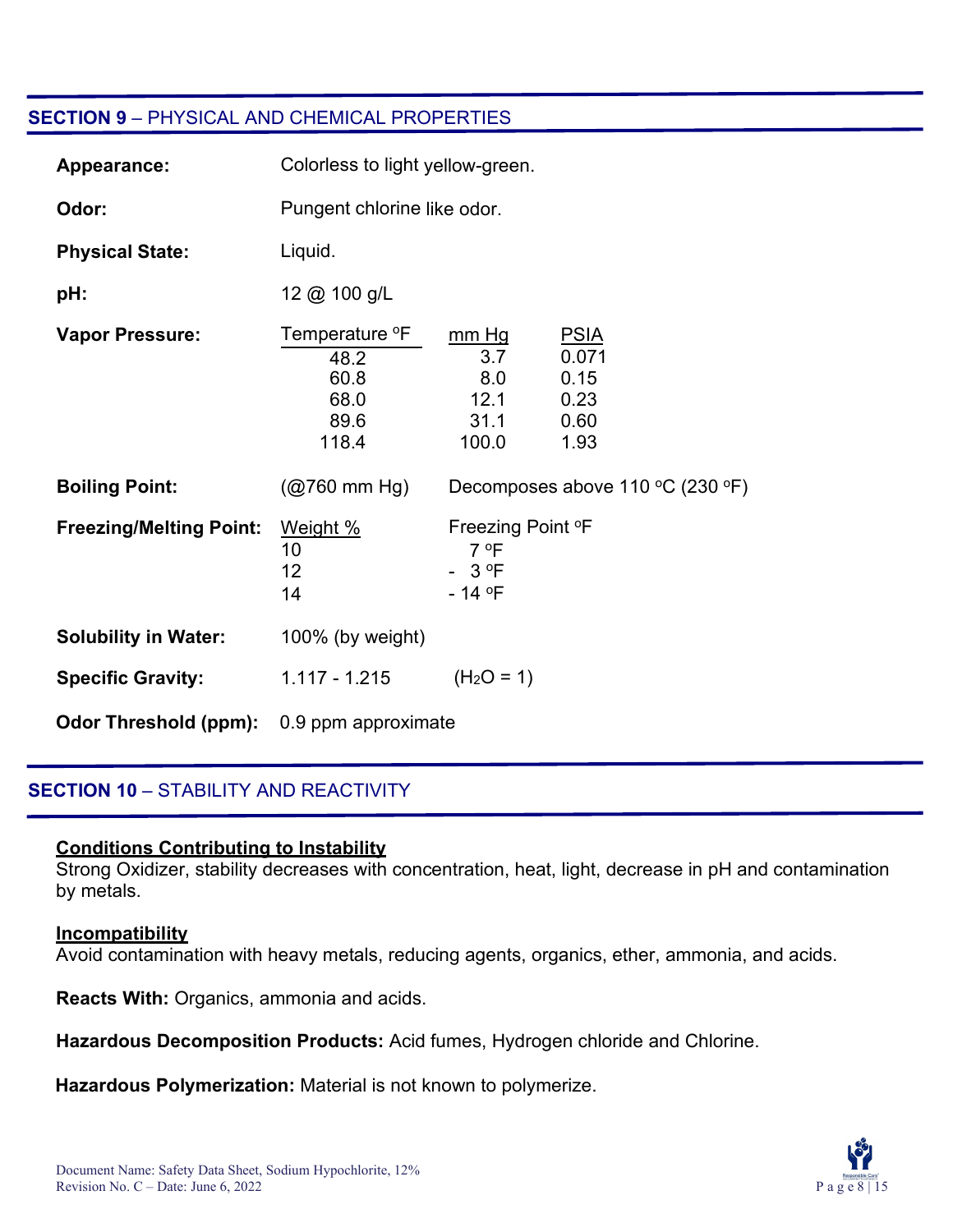#### **SECTION 11** – TOXICOLOGICAL INFORMATION

| <b>CAS Number</b> |                                    | <b>Name</b>         |             | <b>Common Names</b> |
|-------------------|------------------------------------|---------------------|-------------|---------------------|
| 7681-52-9         |                                    | Sodium Hypochlorite |             | <b>Bleach</b>       |
|                   | <b>Acute Oral LD<sub>50</sub>:</b> | (rat)               | 8,200 mg/kg |                     |

**Primary Skin Irritation LD<sub>50</sub>:** (rabbit) >10,000 mg/kg

The toxicity and corrosivity of Sodium Hypochlorite is a function of concentration. Industrial grades of higher concentrations than household bleach are more toxic and corrosive.

#### **SECTION 12** – ECOLOGICAL INFORMATION

| <b>Aguatic Ecotox Data</b> | <b>Fish:</b> $LC_{50}$ (96 hr.) | Pimephales promelas<br>(Fathead minnow) | 1.40 mg/L    |
|----------------------------|---------------------------------|-----------------------------------------|--------------|
|                            | $EC_{50}(48 \text{ hr.})$       | Daphnia magna<br>(water flea)           | $0.035$ mg/L |

**Biodegradation:** This material is inorganic and not subject to biodegradation.

**Persistence:** This material is believed not to persist in the environment.

**Bioconcentration:** This material is not expected to bioconcentrate in organisms.

This material is harmful to fish, invertebrates, amphibians, and plants.

#### **SECTION 13** – DISPOSAL CONSIDERATIONS

#### **Waste Disposal Method**

Reduce with agents such as bisulfites or ferrous salt solutions. Some heat will be produced. Keep on alkaline side and dilute with copious amounts of water. Main end product is salt water. Comply with all applicable government regulations.

#### **Product Disposal**

Product should be completely removed from containers. Material that cannot be used or chemically reprocessed should be disposed of in a manner meeting government regulations. applicable governmental regulations.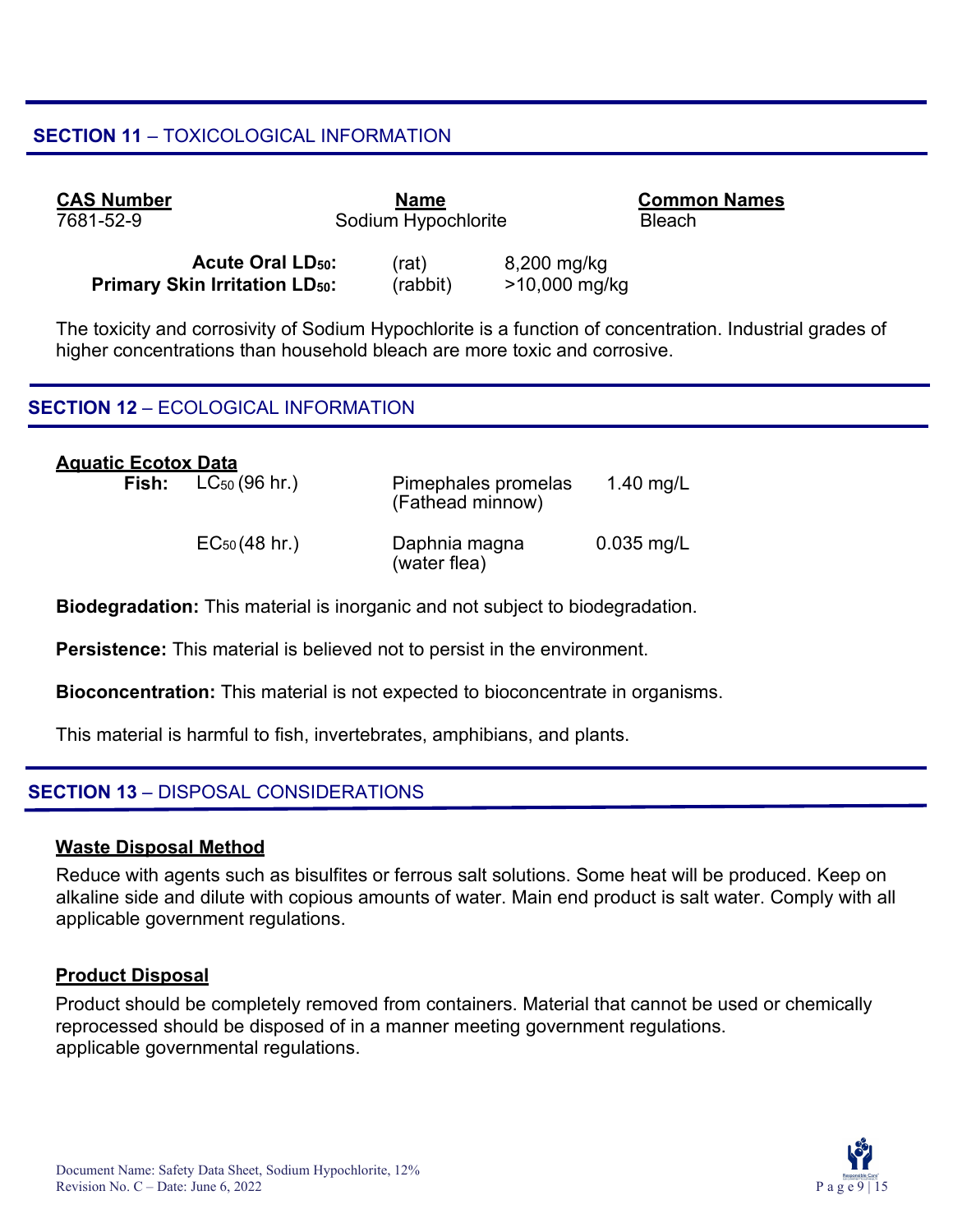#### **SECTION 14** – TRANSPORT INFORMATION

| <b>DOT Proper Shipping Name:</b> | <b>Hypochlorite Solutions</b> |
|----------------------------------|-------------------------------|
| <b>DOT Hazard Class:</b>         | 8                             |
| <b>DOT ID Number:</b>            | UN1791                        |
| <b>DOT Packing Group:</b>        | Ш                             |
| <b>DOT Hazardous Substance:</b>  | RQ 100# (Sodium Hypochlorite) |
| <b>DOT Marine Pollutant:</b>     | N/A                           |
| <b>Additional Description:</b>   | N/A                           |

#### **SECTION 15** – REGULATORY INFORMATION

#### **U.S. Federal Regulations**

Section 311 of The Clean Water Act lists this product as a hazardous substance, which If discharged to water, may require immediate response to mitigate danger to public health and welfare. Spills of 100 pounds or more must be reported to the National Response Center at the following number: 1-800-424-8802

Material is contained on a composite list as required under 101 (14) of CERCLA.

Sodium Hypochlorite Solution is regulated by the USEPA under the Federal Insecticide, Fungicide and Rodenticide Act (FIFRA) as a pesticide product.

Sodium Hypochlorite Solution produced by Kuehne Chemical Company Inc. is registered with the USEPA under Registration Number 35317-20001, 35317-4 and 35317-13.

**OSHA:** This material is considered hazardous by the OSHA Hazard Communication Standard (29 CFR 1910.1200) (US).

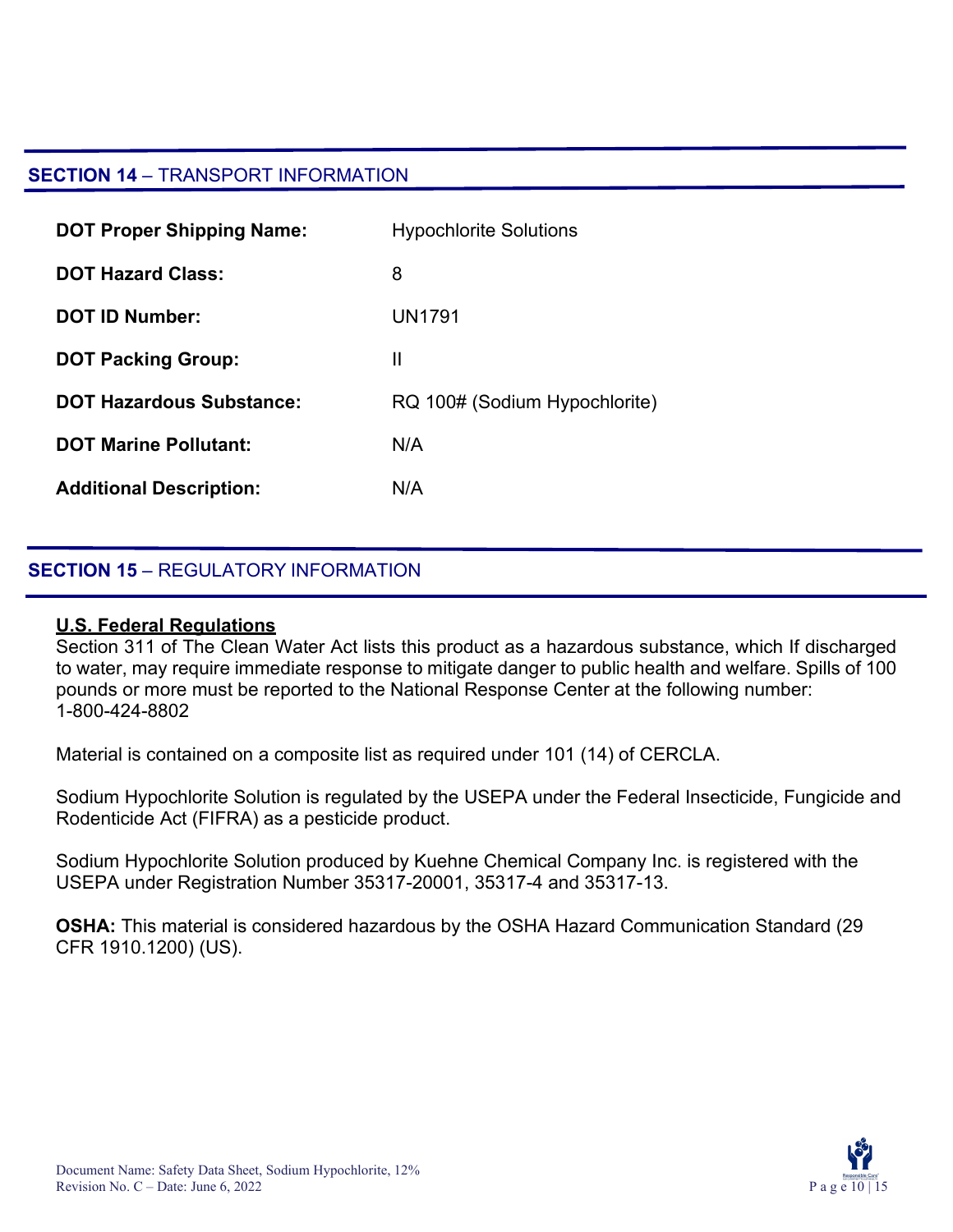#### **TSCA (Toxic Substances Control Act):** This product is not subject to export notification.

#### **CERCLA and SARA/Title III:**

Hazard Categories: Corrosive to Metal

**Oxidizer** Acute Toxicity Respiratory or skin sensitization Serious eye damage or irritation Skin corrosion or irritation

This product is registered with the USEPA as a pesticide as required under the Federal Insecticide, Fungicide and Rodenticide Act (FIFRA).

#### **Other Standards**

**NSF Certification:** This product has been classified as an approved drinking water treatment chemical under ANSI/NSF Standard 60.

**USDA Approvals:** B-1, D-2, L-1, Q-4 & Fruit and Vegetable washing compounds.

#### **SECTION 16** – OTHER INFORMATION

**Prepared By:** Kuehne Company's Health, Safety, Environmental & Security Department, Revision C – 6 June 2022 For additional non-emergency health, safety or environmental information, telephone: (973) 589 - 0700 or write to:

> Kuehne Chemical Company, Inc. 86 N. Hackensack Avenue South Kearny, New Jersey 07032-4673

#### **SDS Legend:**

| <b>ACGIH</b>   | American Conference of Governmental Industrial Hygienists |
|----------------|-----------------------------------------------------------|
| <b>CAS</b>     | <b>Chemical Abstracts Service Registry Number</b>         |
| <b>CEILING</b> | Ceiling Limit (15 Minutes)                                |
| <b>OSHA</b>    | Occupational Safety and Health Administration             |
| <b>PEL</b>     | Permissible Exposure Limit (OSHA)                         |
| <b>STEL</b>    | Short Term Exposure Limit (15 Minutes)                    |
| <b>TLV</b>     | Threshold Limit Value (ACGIH)                             |
| <b>TWA</b>     | Time Weighted Average (8 Hours)                           |

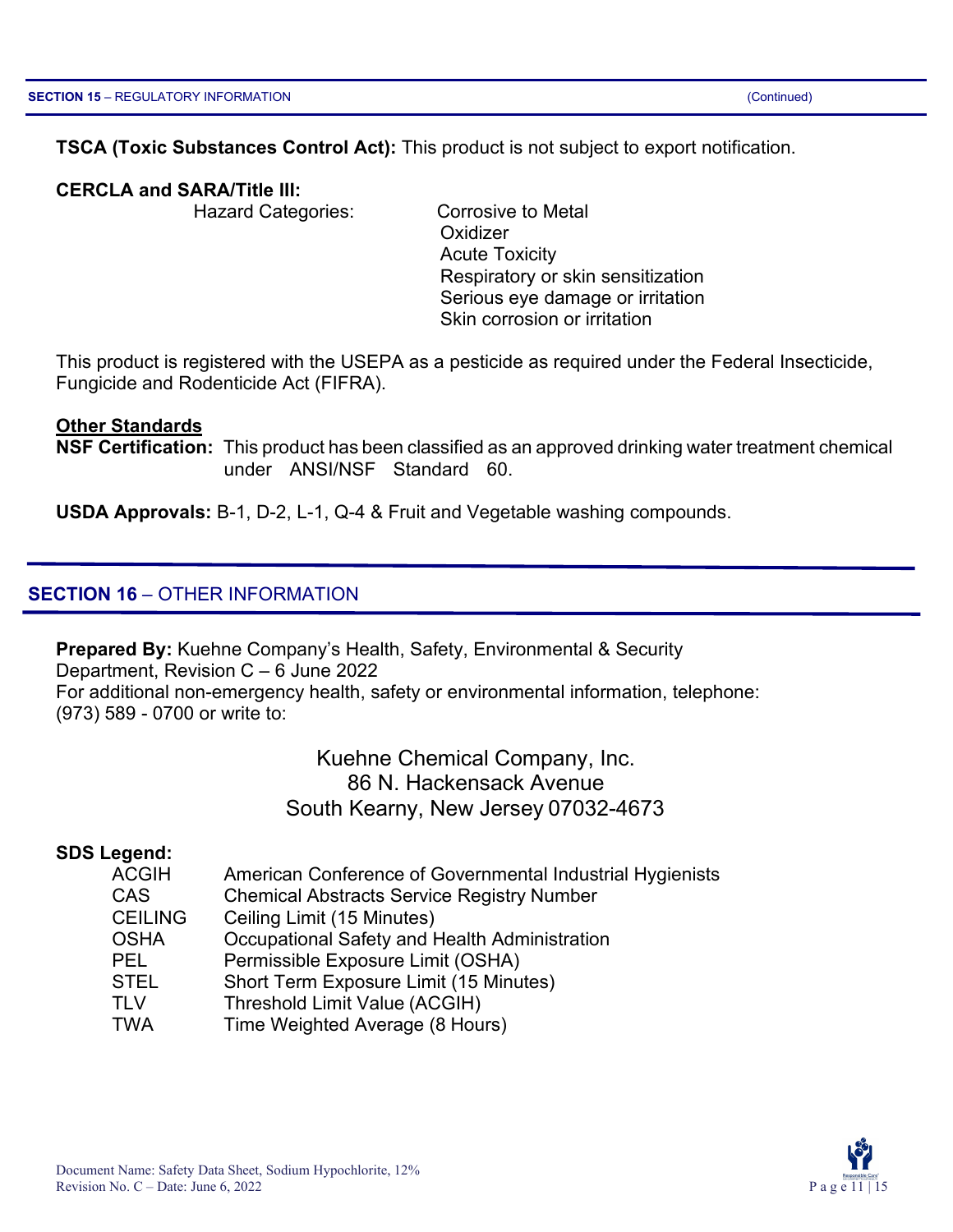**IMPORTANT:** The information contained herein is offered only as a guide to the handling of this specific material and has been prepared in good faith by technically knowledgeable personnel. It is not intended to be all-inclusive and the manner and conditions of use and handling may involve other and additional considerations.

The information presented herein, while not guaranteed, was prepared by competent technical personnel and is true and accurate to the best of our knowledge. NO WARRANTY OF MERCHANTABILITY OR FITNESS FOR PURPOSE, OR OF ANY OTHER KIND, EXPRESS OR IMPLIED, IS MADE REGARDING PERFORMANCE, STABILITY OR OTHERWISE.

This information is not intended to be all-inclusive as to the manner and conditions of handling and storage. Other factors may involve other or use additional safety or performance considerations. While our technical personnel will be happy to respond to questions regarding safe handling and use procedures, safe handling and use remains the responsibility of the customer. No suggestions for use are intended as, and nothing herein shall be construed as a recommendation to infringe any existing patents or violate any federal, state or local laws, rules, regulations or ordinances.

No warranty of any kind is given or implied and Kuehne Chemical Company, Inc. will not be liable for any damages, losses, injuries or consequential damages that may result from the use of or reliance on any information contained herein.

This Safety Data Sheet (SDS) covers the following materials:

Sodium Hypochlorite - Liquid: 12% by volume – 10.5% by weight

#### **REFERENCES:**

American National Standard, Z400.1-1993 Chlorine Institute Pamphlet 96 (Sodium Hypochlorite Manual), Edition 5, September 2017 National Institute for Occupational Safety and Health, US Dept. of Health & Human Services, Cincinnati, June, 1994. Supplier's Safety Data Sheets. Windholz, Martha, Ed, The Merck Index, 11<sup>th</sup> ed., Merck and Co, Inc., Rahway, New Jersey, 1989.

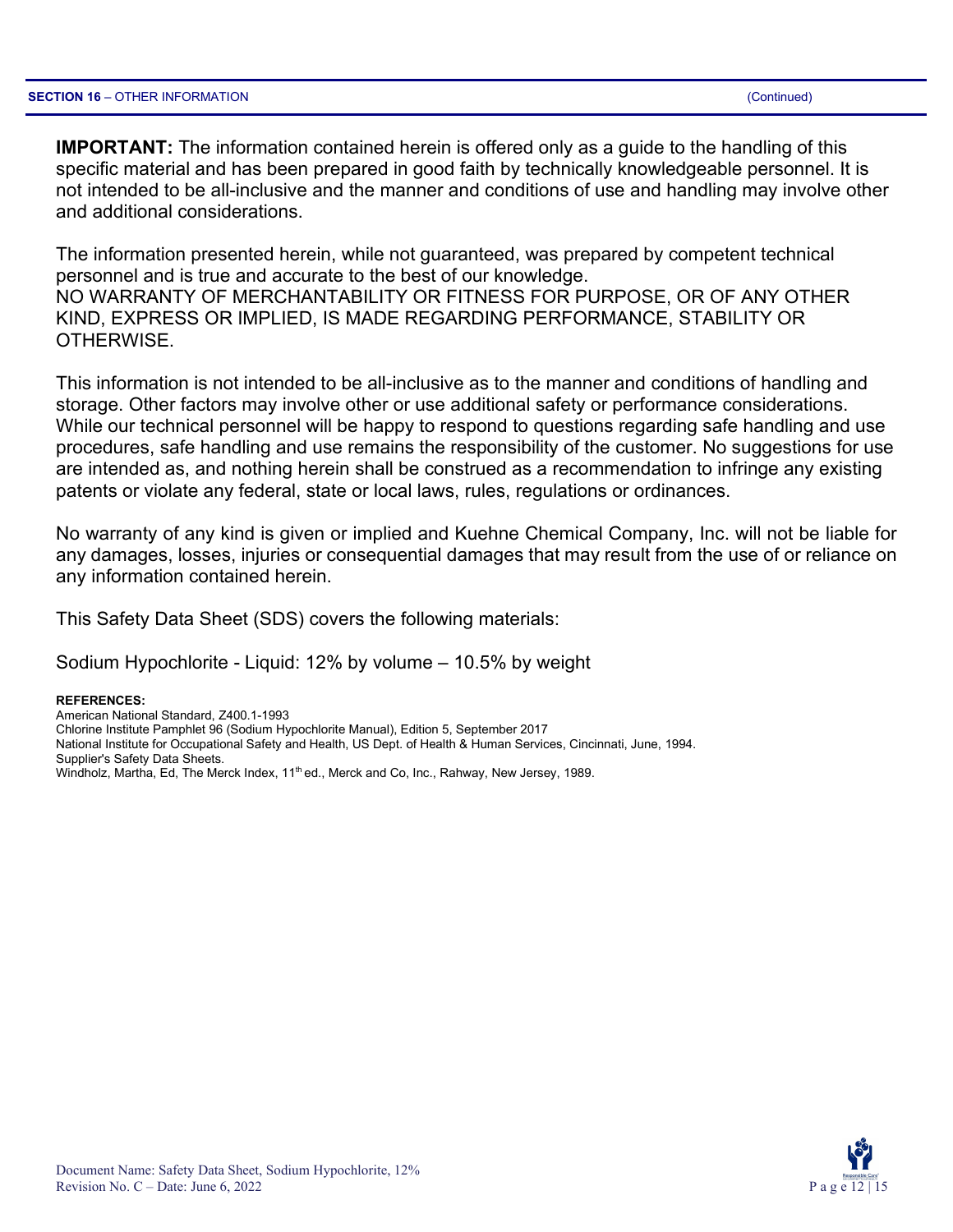# **WARNING LABEL INFORMATION**

|       | <b>Active Ingredient:</b> Sodium Hypochlorite (NaOCI) | $9.98$ $-$ 13.13 $\%$ | (by weight) |
|-------|-------------------------------------------------------|-----------------------|-------------|
| Total |                                                       | $100.0\%$             |             |

# **KEEP OUT OF REACH OF CHILDREN**

# DANGER

| <b>Category 1</b> |         |
|-------------------|---------|
|                   | Symbol: |

**Signal Word:** Danger

**Hazard Statements:** May be corrosive to metals Causes severe skin burns and eye damage Causes severe eye damage

#### **FIRST AID**

**IF INHALED:** Move to fresh air. If person is not breathing, call 911 or an ambulance then give artificial respiration, preferably month-to-mouth if possible. Call a poison control center or doctor for further treatment advice.

**IF IN EYES:** Hold eye open and rinse slowly and gently with water for 15 – 20 minutes. Remove contact lenses, if present, after the first 5 minutes, then continue to rinse eye. Call a poison control center or doctor for treatment advice.

**IF ON SKIN OR CLOTHING:** Take off contaminated clothing. Rinse skin immediately with plenty of water for 15 – 20 minutes. Call a poison control center or doctor for treatment advice.

**IF SWALLOWED:** Call a poison control center or doctor for treatment advice. Have person sip a glass of water if able to swallow. Do not induce vomiting unless told to do so by a poison control center or doctor. Do not give anything by mouth to an unconscious person.

**NOTE TO PHYSICIAN:** Probable mucosal damage may contraindicate the use of gastric lavage.

#### **HOT LINE NUMBER:** 1-800-POISON-1

Have product container or label with you when calling a poison control center or doctor or going for treatment.

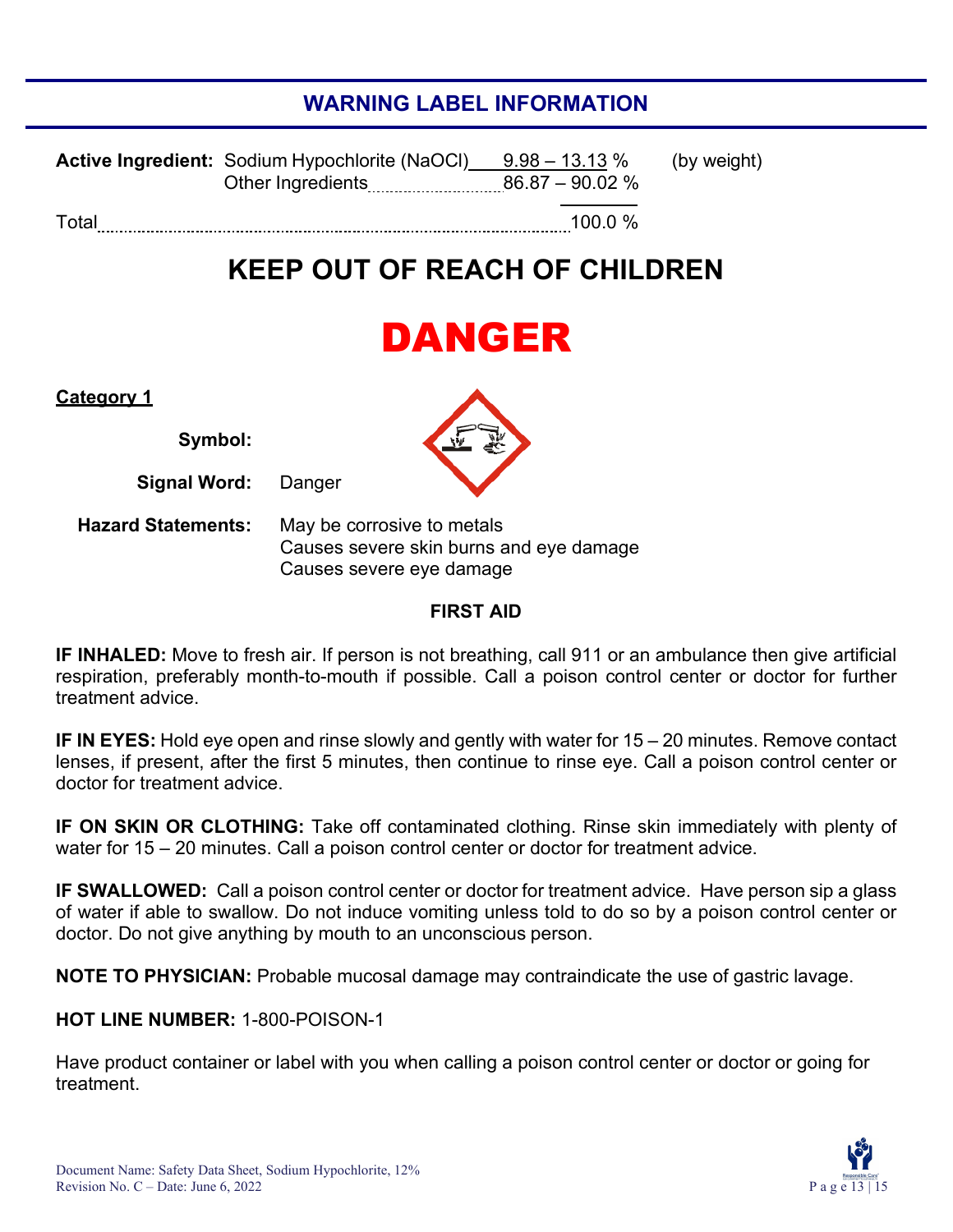#### **PRECAUTIONARY STATEMENTS HAZARDOUS TO HUMANS AND DOMESTIC ANIMALS**

**DANGER:** Corrosive. Causes irreversible eye and skin damage. Do not get in eyes, on skin or on clothing. Harmful if absorbed through the skin. Applicators or other handlers must wear coveralls over long sleeve shirt and long pants, socks and rubber boots, face shield or goggles and rubber gloves when handling this product. Wash thoroughly with soap and water after handling dad before eating, drinking, chewing gum, using tobacco or using the toilet. Avoid breathing vapors. Vacate poorly ventilated areas as soon as possible. Do not return until strong odors have dissipated. Remove and wash contaminated clothing before reuse.

**Environmental Hazards:** This pesticide is toxic to fish and aquatic organisms. Do not discharge effluent containing this product into lakes, streams, ponds, estuaries, oceans, or public waters unless this product is specifically identified and addressed in an NPDES permit. Do not discharge effluent containing this product to sewer systems without previously notifying the sewage treatment plant authority. For guidance, contact your State Water Board or Regional Office of the EPA.

**Physical and Chemical Hazards:** STRONG OXIDIZING AGENT. Mix only with water according to label directions. Mixing this product with chemicals (e.g. ammonia, acids, detergents, etc.) or organic matter (e.g. urine, feces, etc.) will release chlorine gas, which is irritating to eyes, lungs and mucous membranes.

# **DIRECTION FOR USE**

IT IS A VIOLATION OF FEDERAL LAW TO USE THIS PRODUCT IN A MANNER INCONSISTENT WITH ITS LABELING.

Re-formulators and Re-packagers of this product must obtain their own registrations from the United States Environmental Protection Agency (USEPA).

#### **For manufacturing use in the formation of end-use Products**

**NOTE:** This product degrades with age. Use a Chlorine test kit and increase dosage as necessary, to obtain the required level of available Chlorine.

For specific use directions, see KUEHNE Circular for each particular application.

**CIRCULAR NUMBER K586A:** Sanitizers of hard non-porous surfaces (stainless steel tops)

**CIRCULAR NUMBER K586B:** Commercial laundry sanitizers

**CIRCULAR NUMBER K586C:** Agricultural uses

**CIRCULAR NUMBER K586D:** Disinfection of human drinking water

**CIRCULAR NUMBER K586E:** Disinfection of hard non-porous surfaces (sealed tile and fiberglass, glass, stainless steel)

**CIRCULAR NUMBER K586F:** Sewage, wastewater and effluent control

**CIRCULAR NUMBER K586G:** Cooling tower & evaporative condenser water systems